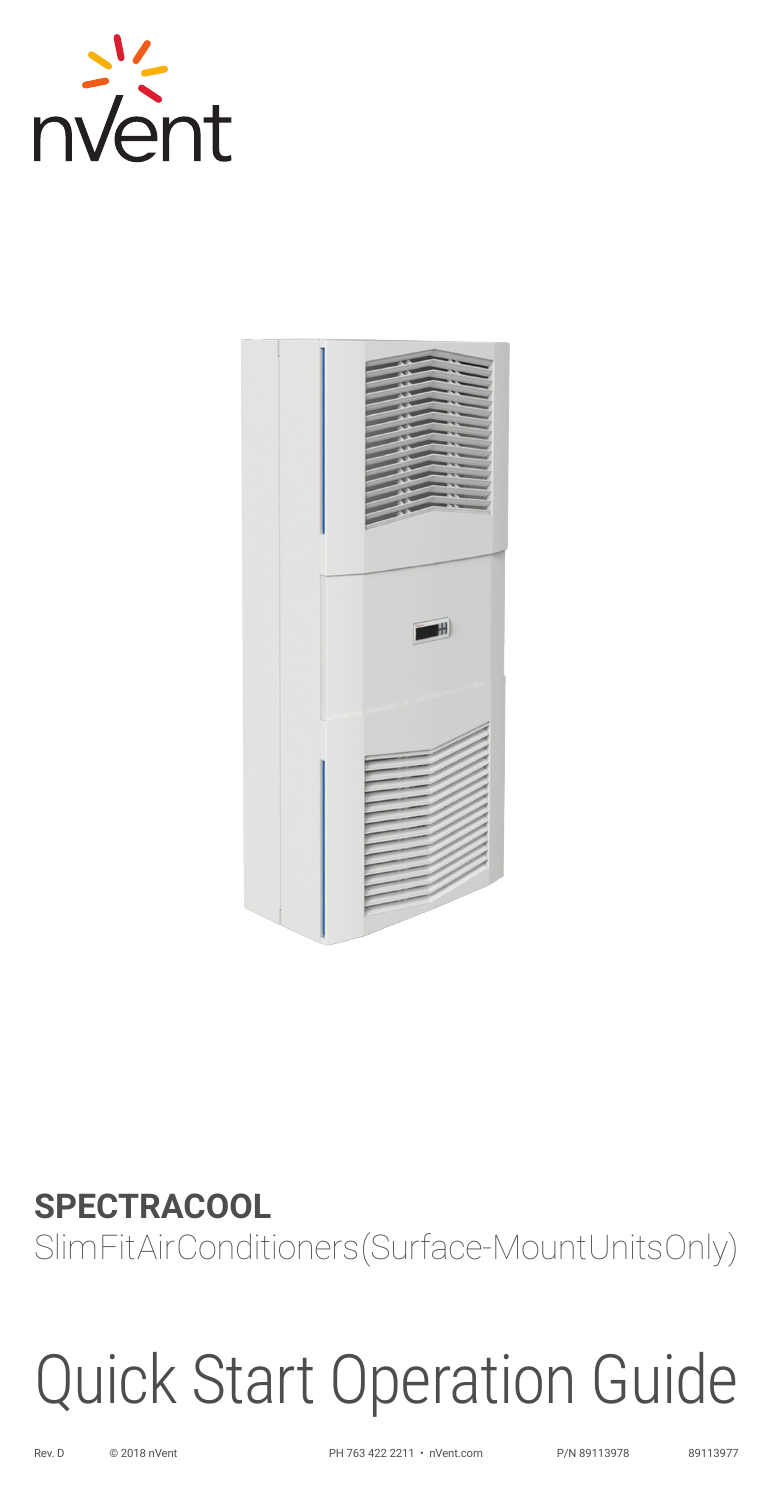#### **HANDLING AND TESTING THE AIR CONDITIONER**

Inspect the air conditioner and verify correct functionality before mounting the air conditioner.



If the air conditioner has been in a horizontal position, be certain it is placed in an upright, vertical or mounting position for a minimum of five (5) minutes before operating.

# **ELECTRICAL INSTALLATION**

Refer to the nameplate for proper electrical current requirements, and then wire the unit to a properly grounded power supply using copper conductors only. Power supply wiring should be restrained after field installation to ensure no contact with internal fan.

Minimum circuit ampacity should be at least 125% of the amperage, and +/- 10% of the voltage, shown on the unit nameplate.

No other equipment should be connected to this circuit to prevent overloading.

Use a higher ampere rated circuit breaker, or time-delay fuse, that is closest to the nominal ampere rating of the air conditioner, or sum of the individual component ampere ratings, to protect system electrical circuits from short circuit or overload.

- 1. Loosen the screw on the evaporator access panel and remove the power access panel, see [Figure 1](#page-1-0)
- 2. Route the power supply wire through the strain relief.
- 3. Connect the wire to the terminal block per the label.
- 4. Reinstall the power access panel and screw.
- 5. Tighten the screw on the strain relief to secure the supply wire, see [Figure 2](#page-1-1).
- 6. For optional 3-phase operation, ensure the proper phase connection order by observing the phase monitor green light.







<span id="page-1-1"></span><span id="page-1-0"></span>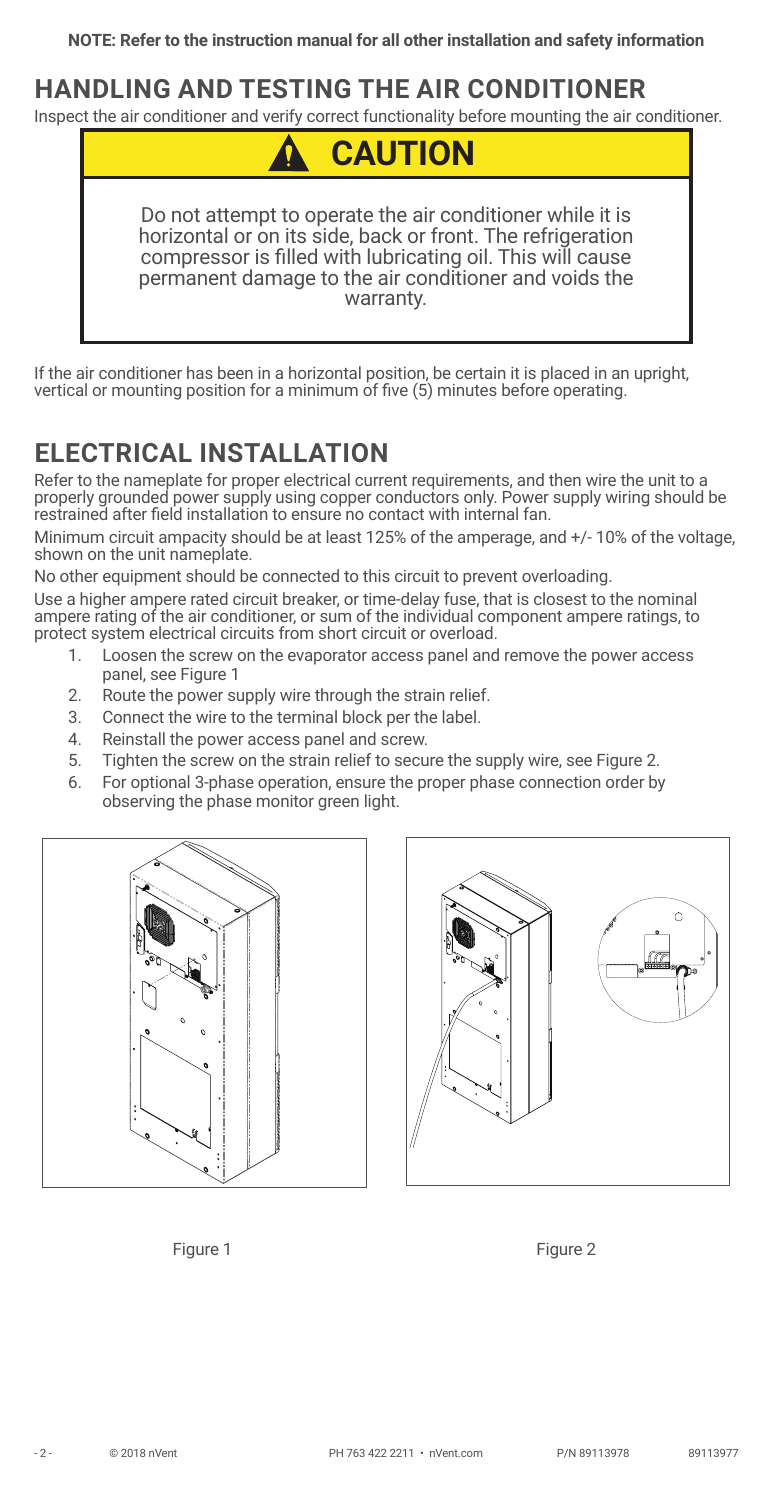Immediately after applying power, the evaporator blower (enclosure air) should start running. Operate the air conditioner with the compressor running for five (5) to ten (10) minutes. You will need to set the cooling controller set point below the ambient temperature to operate the compressor.

Condenser air temperatures should be warmer than normal room temperatures within a few minutes after the condenser impeller(s) starts.

If electrical power to the air conditioner is interrupted and reapplied, the compressor may take up to five (5) minutes to restart due to the high back pressure of the compressor.

## **DOOR SWITCH**

The door switch terminal block on the back of the unit includes a jumper that is used only if the door switch option is not used. Several door switches may be connected in series and operated on one cooling unit. The door switch only supports a floating connection, no external voltages. Remove the jumper from terminals 3 and 4 of the connector, and connect the door switch to the two terminals if the door switch is available.

#### **SURFACE MOUNTING**

Air conditioner must be in upright position during operation. **CAUTION**

- 1. Using the mounting gasket kit provided with the unit, install gasket to the air conditioner, see [Figure 3](#page-2-0).
- 2. See [Figure 5](#page-3-0) or [Figure 6](#page-3-1) or [Figure 7](#page-4-0) or [Figure 8](#page-4-1) or [Figure 9](#page-5-0) for the enclosure cutout diagrams, depending on the unit being installed.
- 3. Screw the supplied grub screws into the blind nuts on the rear of the unit, see [Figure 4](#page-2-1).
- 4. Secure the unit using the supplied washers and nuts.
- 5. Mount the air conditioner to the enclosure being careful not to damage the mounting gasket. The mounting gasket is the seal between the air conditioner and the enclosure. Avoid dragging the air conditioner on the enclosure with the mounting gasket attached as this could cause rips or tears in the gasket.
- 6. Allow unit to remain upright for a minimum of five (5) minutes before starting.



<span id="page-2-1"></span>

<span id="page-2-0"></span>



### **SMART CONTROLLER**

The controller is wired and programmed at the factory to be energized when power is applied to the air conditioner. Adjust the controller to the desired cabinet temperature. The factory default cooling differential for controllers that are set-up for °C, or for °F, are as follows:

| <b>Cooling Set-point</b> | Turn-on        | Turn-off       |
|--------------------------|----------------|----------------|
| $35^{\circ}$ C           | $35^{\circ}$ C | $30^{\circ}$ C |
| $80^{\circ}$ F           | $R7^{\circ}F$  | $80^{\circ}$ F |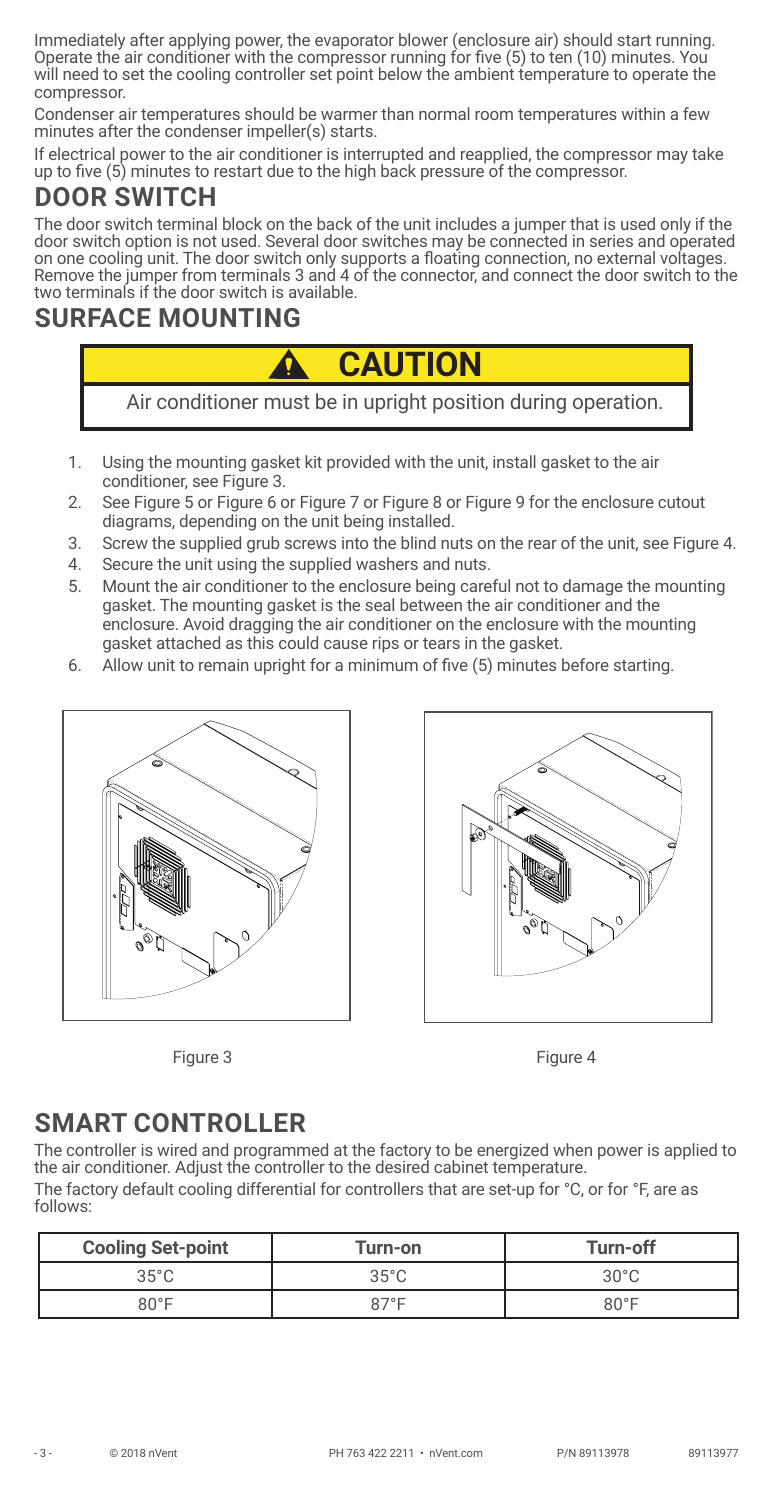

<span id="page-3-0"></span>



<span id="page-3-1"></span>Figure 6 **S06 500W SURFACE-MOUNT CUTOUT** DASHED LINES REPRESENT THE AIR CONDITIONER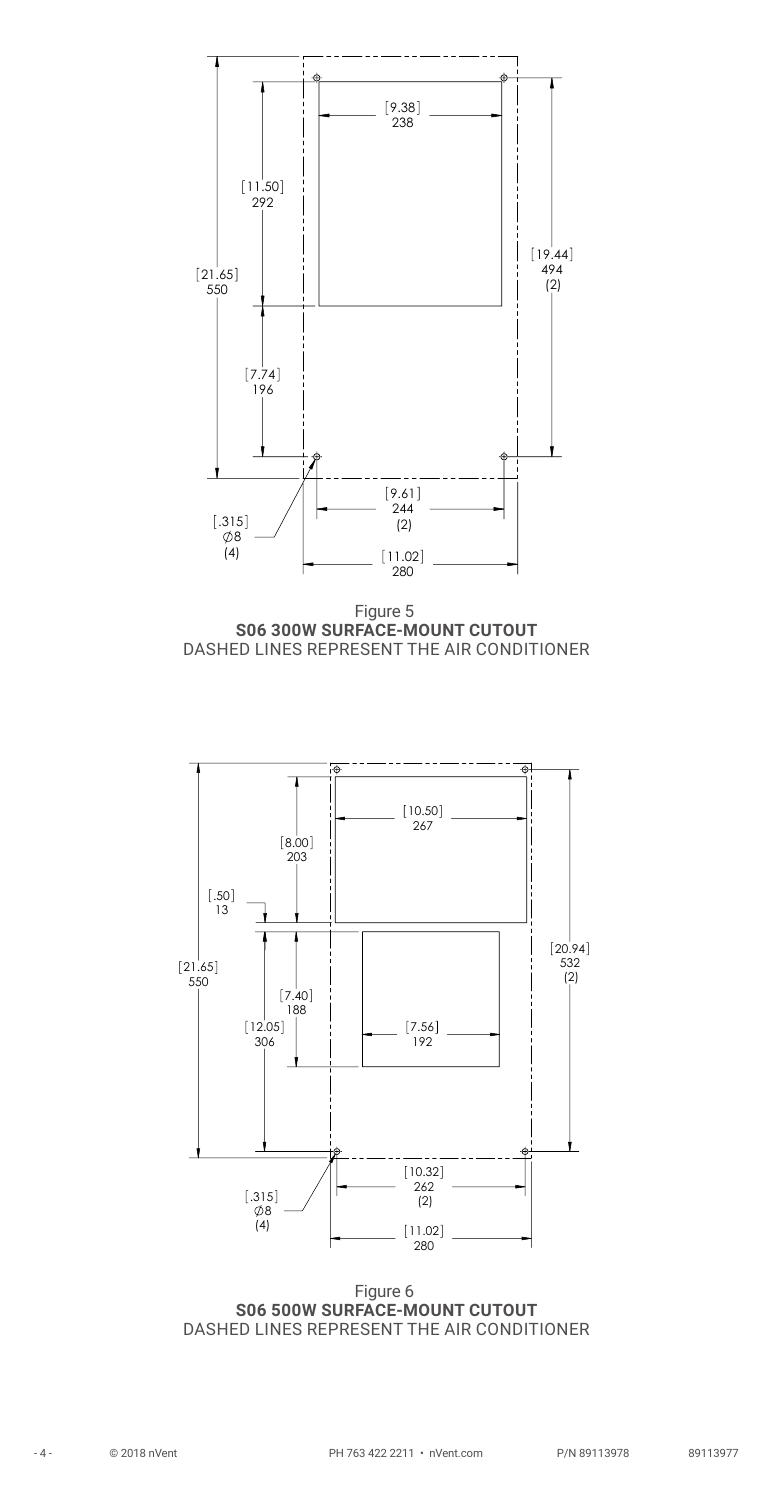



<span id="page-4-0"></span>

<span id="page-4-1"></span>